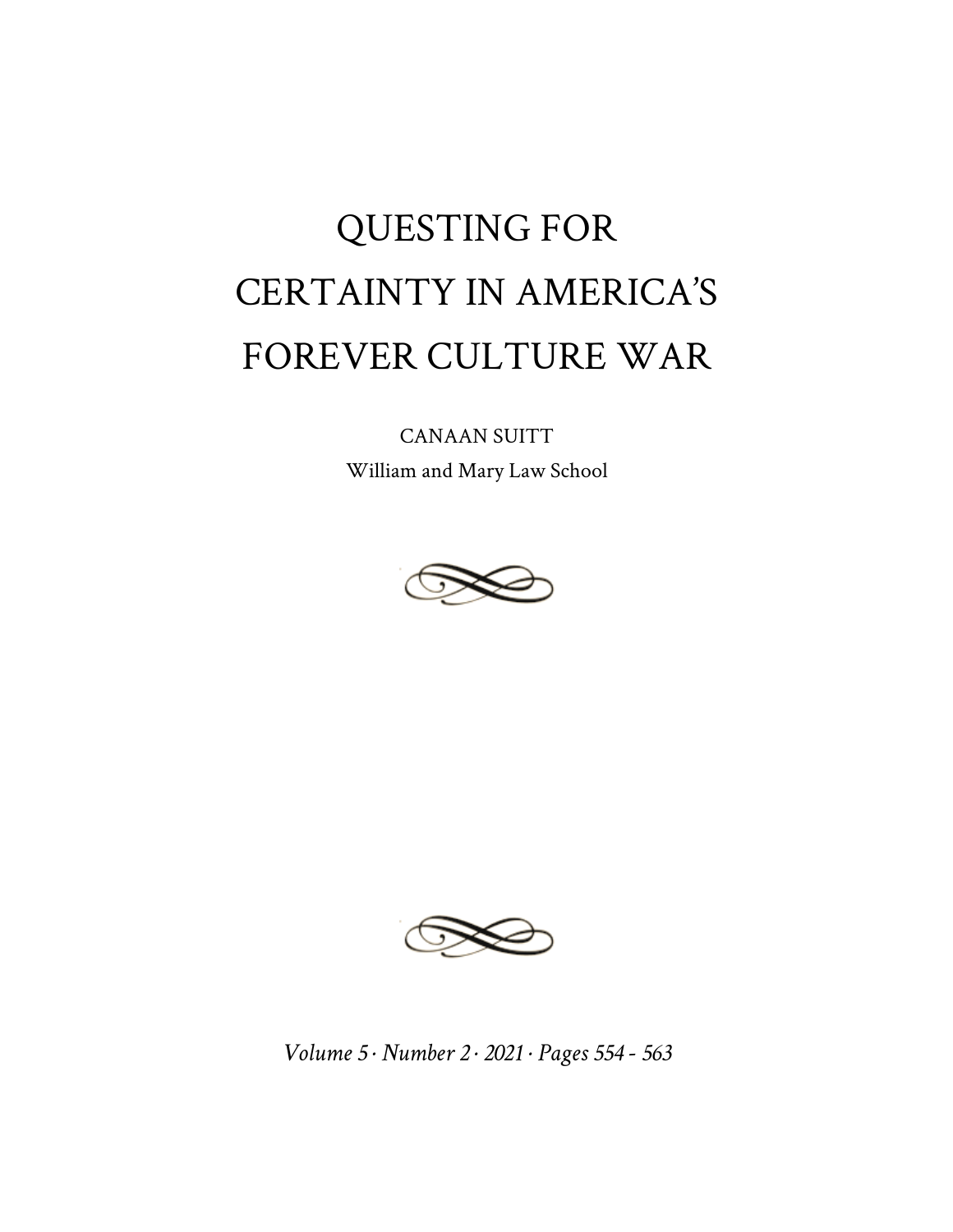n *The Quest for Certainty* (1929), John Dewey interprets the history of traditional philosophy as a series of attempts to attain security in "a world of hazards" by cordoning off a higher realm of Being where truth and values are eternally secure, a realm impervious to the contingencies of existence and accessible through Knowledge. This realm is alluring because human *action* aimed at attaining security – through the development of arts, technologies, and the state  $-$  is, like the world such action aims to remake, riddled with hazards. Proposed solutions fail or, if they are successful, merely help set the stage for yet new hazards that demand new solutions. Given the apparent futility of attaining security through action, traditional philosophy sought security through knowledge of a higher realm. I

The resulting dichotomy between action and knowledge, with its relocation of values from the world of experience to a realm of Being, might seem the height of wisdom given the precariousness of the former – yet Dewey eloquently uncovers its poignant irony: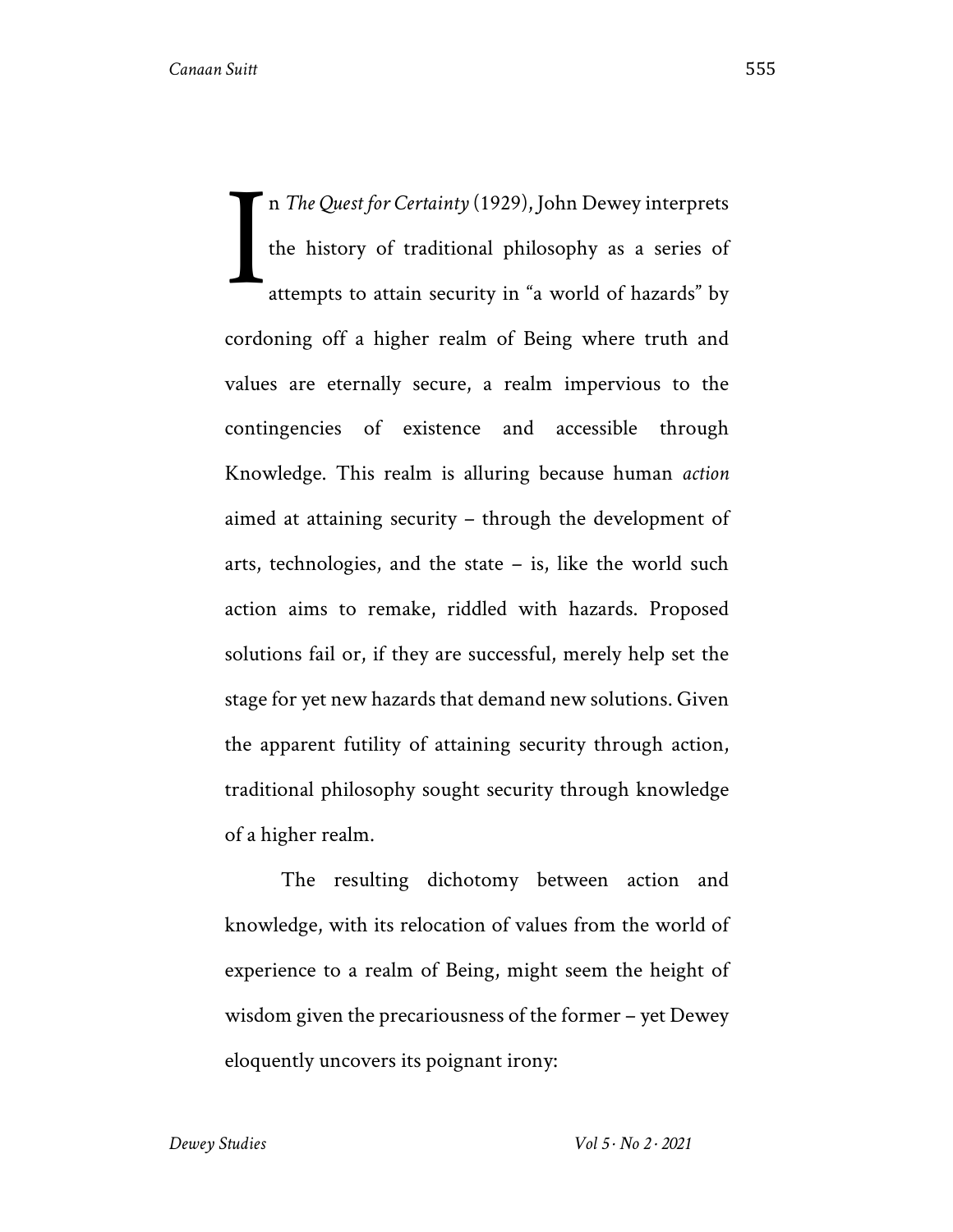The thing which concerns all of us as human beings is precisely the greatest attainable security of values in concrete existence. The thought that the values which are unstable and wavering in the world in which we live are eternally secure in a higher realm (which reason demonstrates but which we cannot experience), that all the goods which are defeated here are triumphant there, may give consolation to the depressed. *But it does not change the existential situation in the least*. The separation that has been instituted between theory and practice, with its consequent substitution of cognitive quest for absolute assurance for practical endeavor to make the existence of good more secure in experience, has had the effect of distracting attention and diverting energy from a task whose performance would yield definite results.

Dewey is deeply sympathetic to the human need for certainty in the face of existential insecurity. Far from being dismissive of this predicament, it is Dewey's recognition of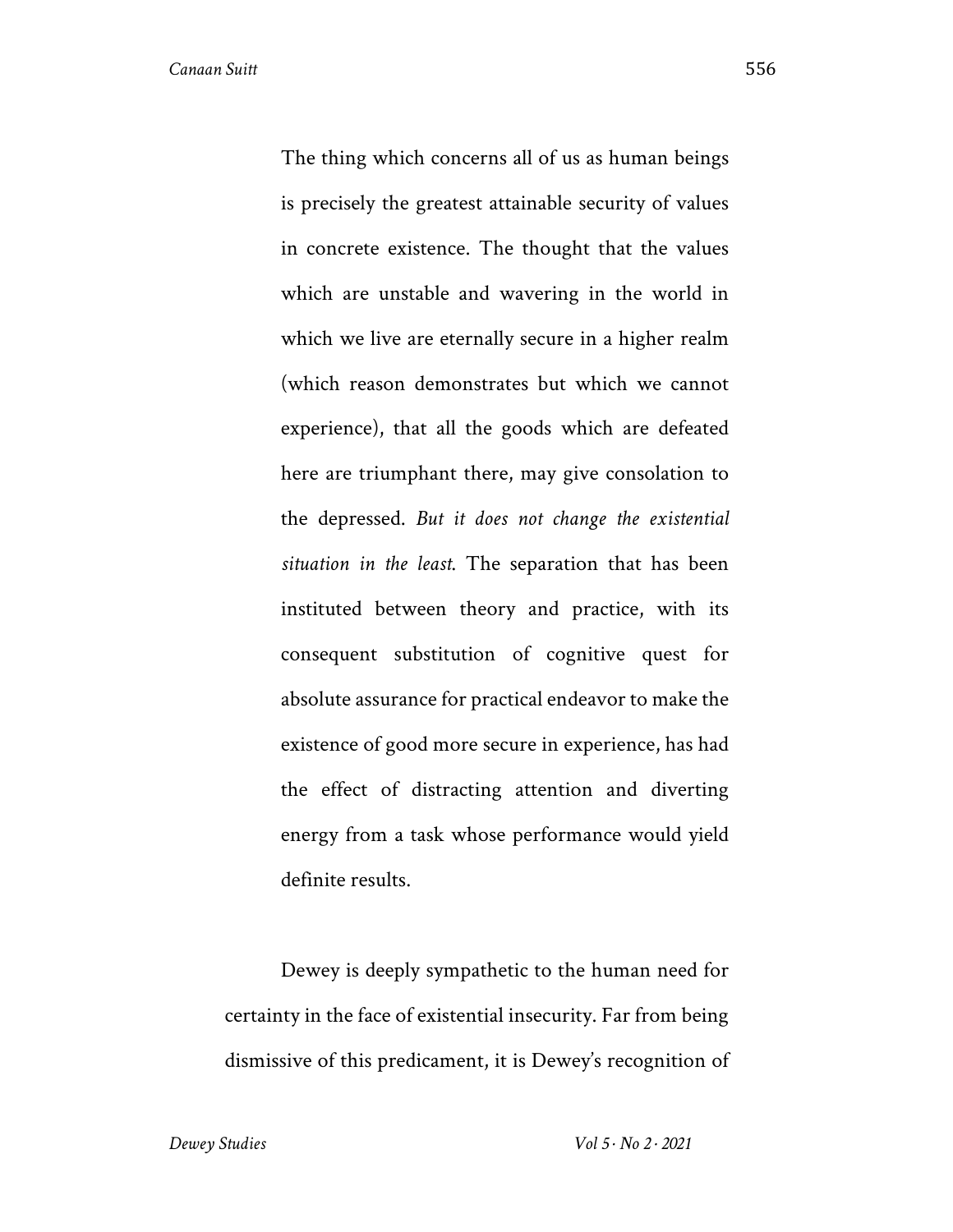it that fuels his disdain for traditional philosophy's dichotomy between theory and practice with its resulting pie-in-the-sky dogmatism that gives the appearance of security while actually failing to secure anything of human interest. Not only has the quest for certainty provided false security, it has historically undercut the only means of improvement in the real world: constructive human action.

Dewey's insights on the irony of the quest for certainty are helpful for thinking about the current "history wars" in the United States – the newest front in America's forever culture war whose signal is the name of a once obscure legal academic field, Critical Race Theory (CRT). Before considering Dewey's insights, it is worth first asking: What is CRT? While self-identified CRT scholars do not subscribe to a "canonical set of doctrines or methodologies," they generally "[challenge] the ways in which race and racial power are constructed and represented in American legal culture and, more generally, in American society as a whole" by first understanding how a legal regime of white supremacy has been historically created and maintained in America and then striving to change that legal regime. But,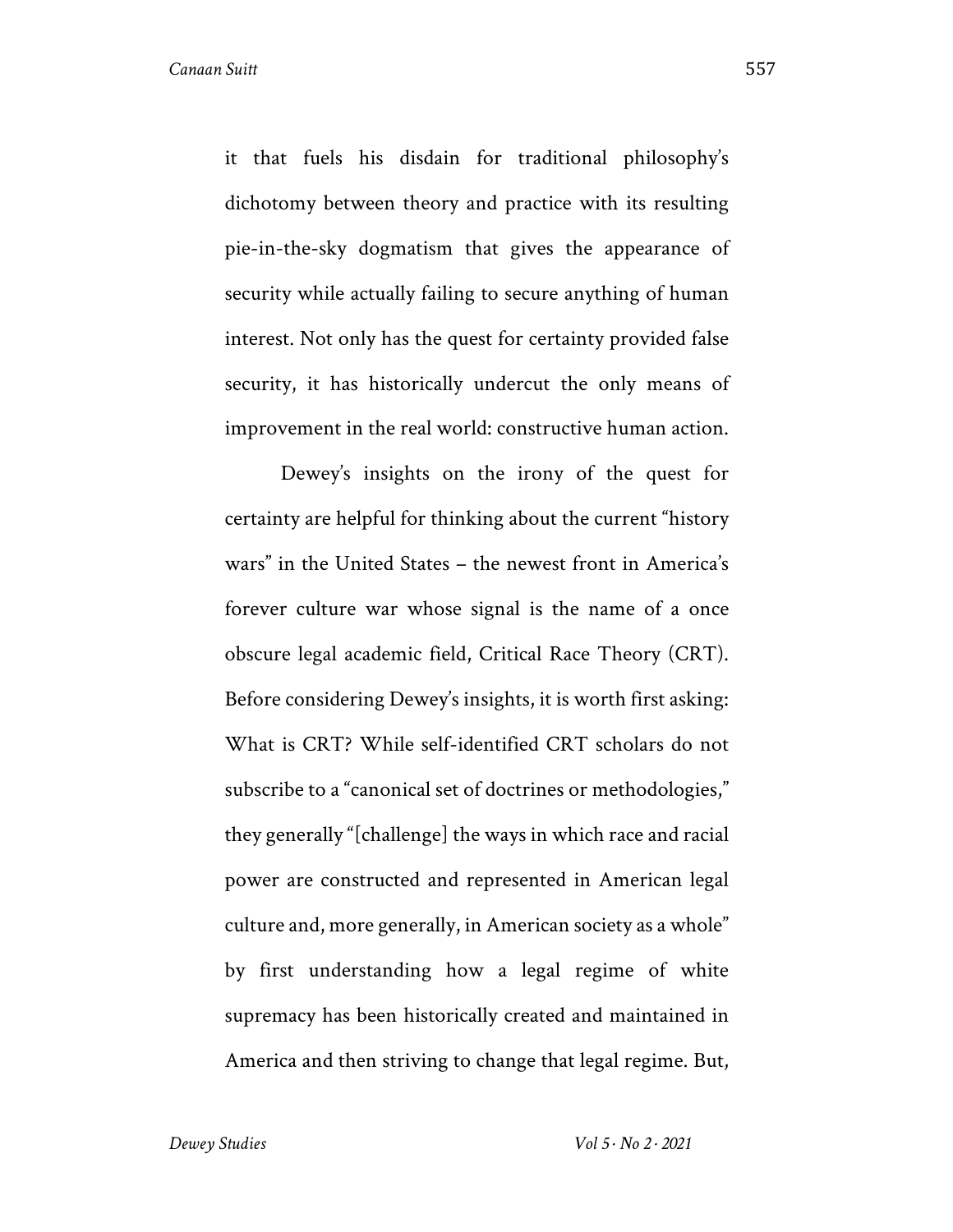describing CRT as a scholarly field dating from the 1970s does not capture what it has come to mean in current controversies. For despite CRT's lack of doctrinal or methodological uniformity, and despite its complexity, it has become for its critics a "catchall target for opposition to equity efforts, affirmative action and 'wokeness' in general." Additionally, for its critics CRT means hostility "to white people" and America – hence, being anti-CRT means being patriotic. As Florida Governor Ron DeSantis put it, "Teaching kids to hate their country and to hate each other is not worth one red cent of taxpayer money." The widespread view that CRT teaches race essentialism or that its purpose is to instill hatred of white people and anti-Americanism is based on disinformation and distortion, spread in part by the fulminations of politicians like DeSantis. Indeed, CRT has come to be defined by its opponents. This is an issue about which Dewey, in *The Public and its Problems*, also has insight – as when he talks about a handful of political bosses who "know what they are about" shaping the views and activities of the uninformed public the way they desire.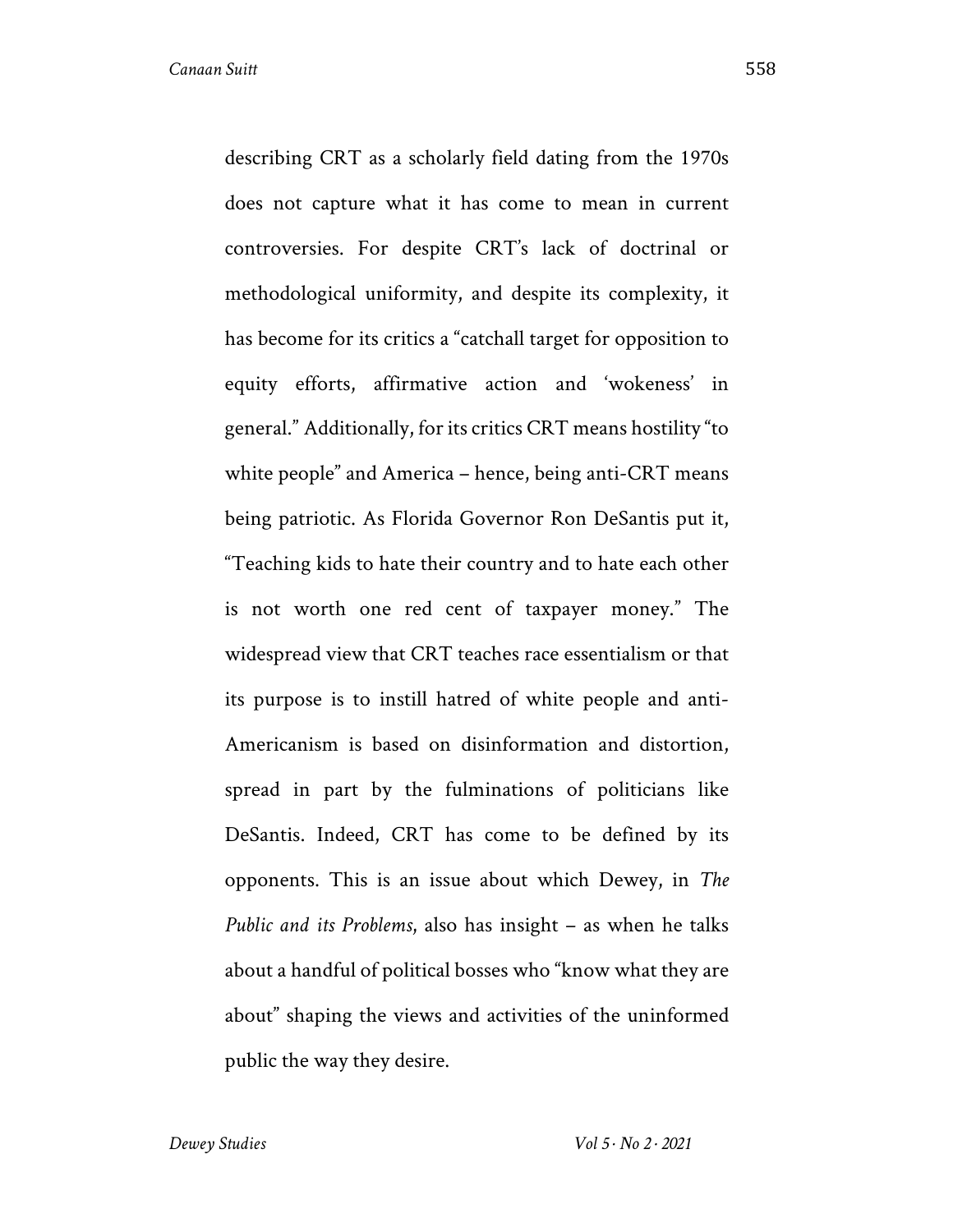So much for CRT as an academic discipline and as a political catchphrase. In what follows, it is the latter meaning I have in mind, as weaponized in the current controversy. Now for the Deweyan insights, which will come to light by considering a recent *Washington Post* profile of the Loudon County, Virginia school district, where a bitter dispute over teaching CRT – erupting in a raucous June 2021 schoolboard meeting – presents a helpful microcosm of the national controversy. Among those interviewed was Emily Curtis, "a White Loudoun resident and a longtime Democrat." Curtis, 52 years old, "disputed the idea that the people upset about critical race theory are all conservative," pointing to her own reservations. It is important to note that, in fact, CRT is not taught in Loudon's schools, nor has it been proposed to introduce CRT to the curriculum – as the set of anti-American dogmas alleged by the anti-CRT Loudon protestors, nor even as a viewpoint in discussions of race in America. Acknowledging this fact, Curtis nevertheless said that "she finds it deeply worrying that the school system is using 'overlapping vocabulary' — including terms such as white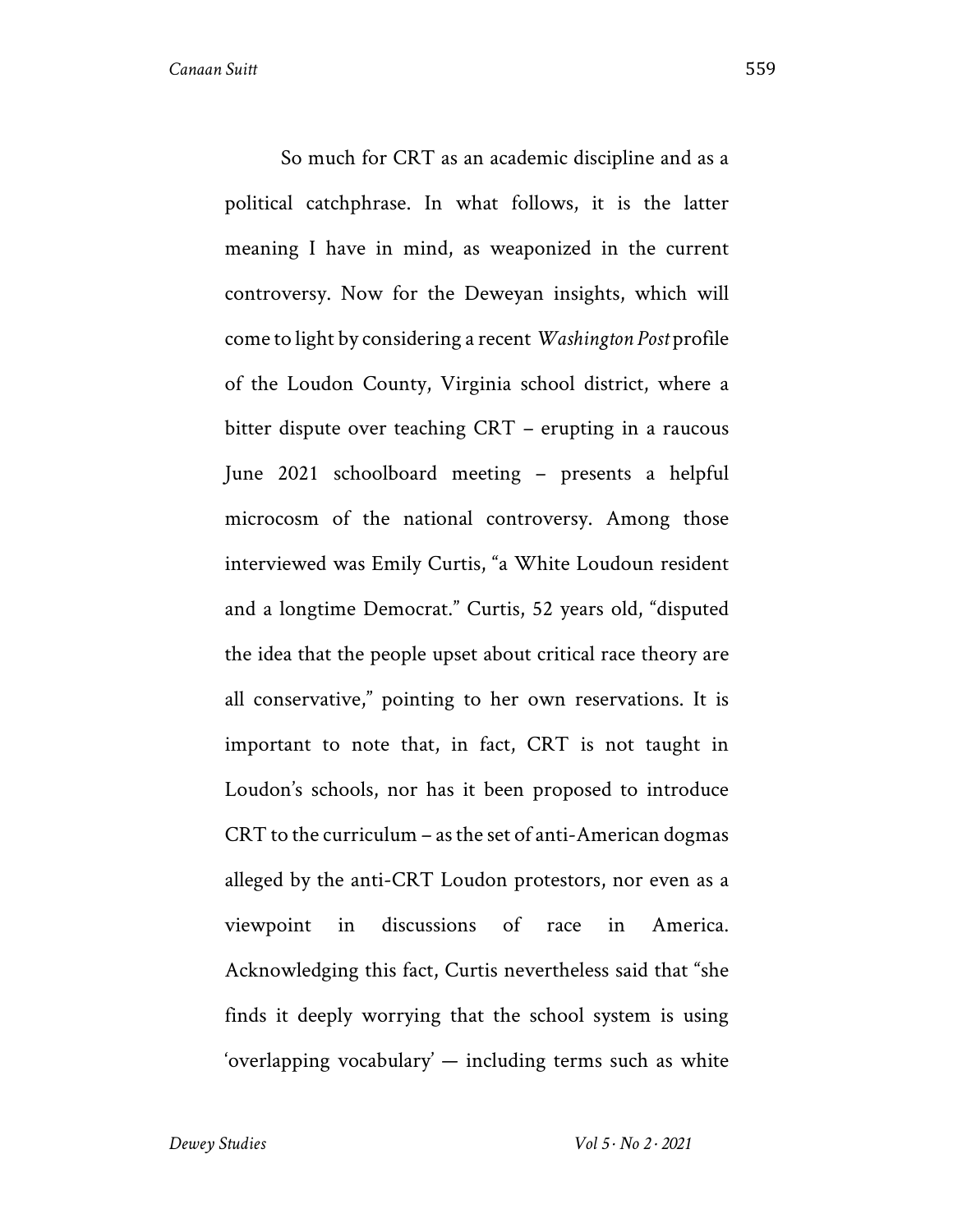supremacy and systemic racism  $-$  which she believes is shaping the learning environment." Curtis's fear is that "these ideas will trickle through to the classroom, dividing children into racial groups and teaching them that their race decides their fate." Curtis expressed her core concern with CRT in a rhetorical question: "To get a worldview for little kids that the world is built of these giant, systemic, impossible-to-overcome barriers based on the color of your skin? Kids should be learning to dream without barriers."

Curtis's view of CRT, according to which it dogmatically propounds race determinism, is in line with the propagandized interpretation of CRT explained above. What Curtis adds is the idea that schools ought to be teaching children to "dream without barriers." Of course, one might have thought that confronting America's history of racist barriers, including how others have fought them, is important for inspiring students to pursue a better society. But Curtis, buying into reactionary views of CRT, establishes a dichotomy between addressing this history and imagining a hopeful future. Through this dichotomy, Curtis evokes an idealized version of the American Dream,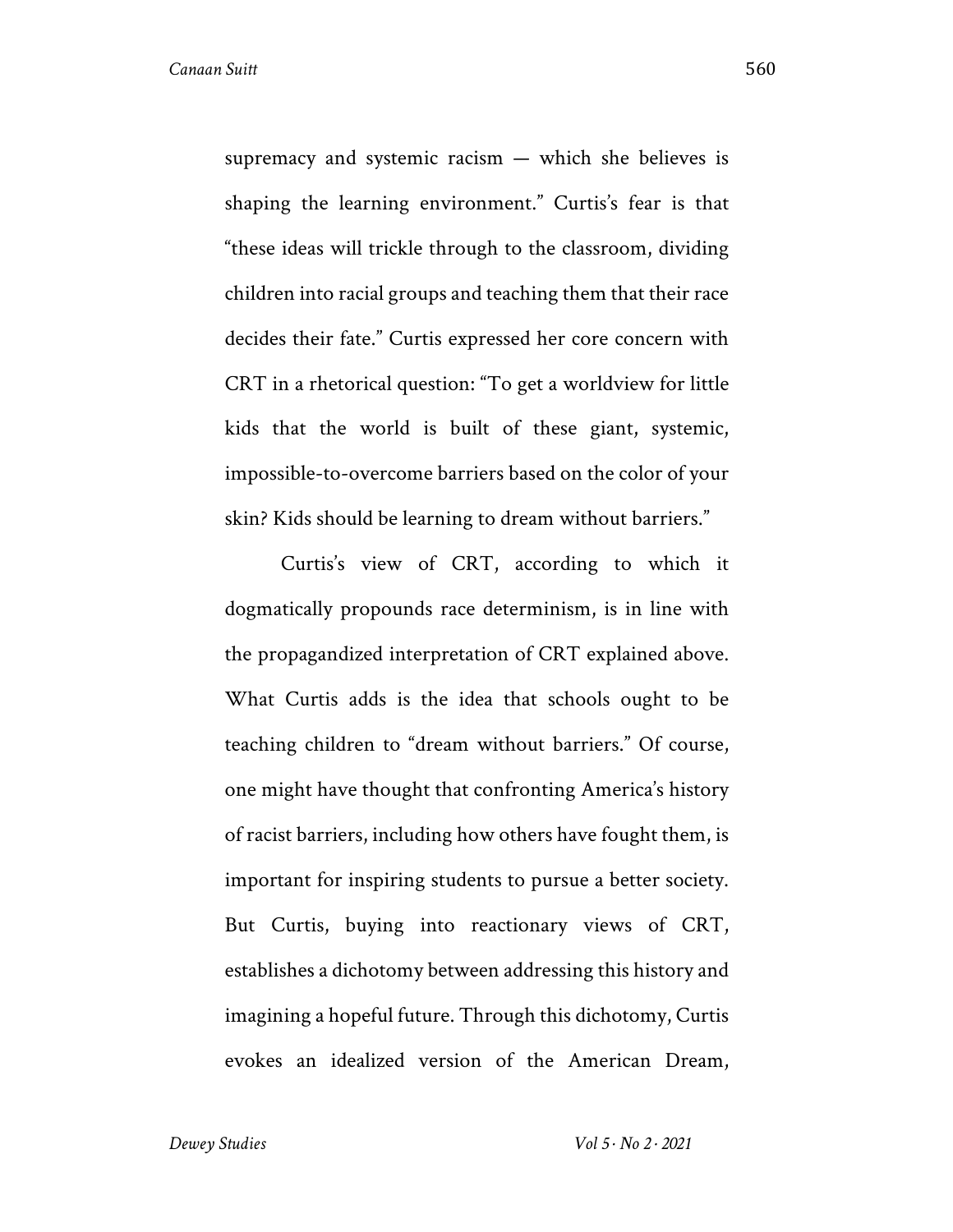according to which America is a land of boundless opportunity. Kids should not be challenged with views that might complicate this ideal. Instead, they should be led to believe that the stage is already set for their success if they will but pursue it. There is something admirable in Curtis's proposal: the vision of an equal, open America where all kids have the opportunity and wherewithal to achieve their dreams. The problem lurks in the implication that this ideal country already exists antecedently, rather than being something that is only achieved and maintained through human endeavor.

In a Deweyan framework, the American Dream envisioned here is an example of an ideal that, by being separated from the world of experience in order to better secure it, is actually undermined. The reality of the American Dream might be pleasing to imagine, but will the kind of democratic society worthy of patriotism be achieved by rhetorically positing an ideal America – or, for example, by implementing progressive policies? The upshot of Dewey's interpretation of traditional philosophy as a quest for certainty is that the dichotomy between knowing and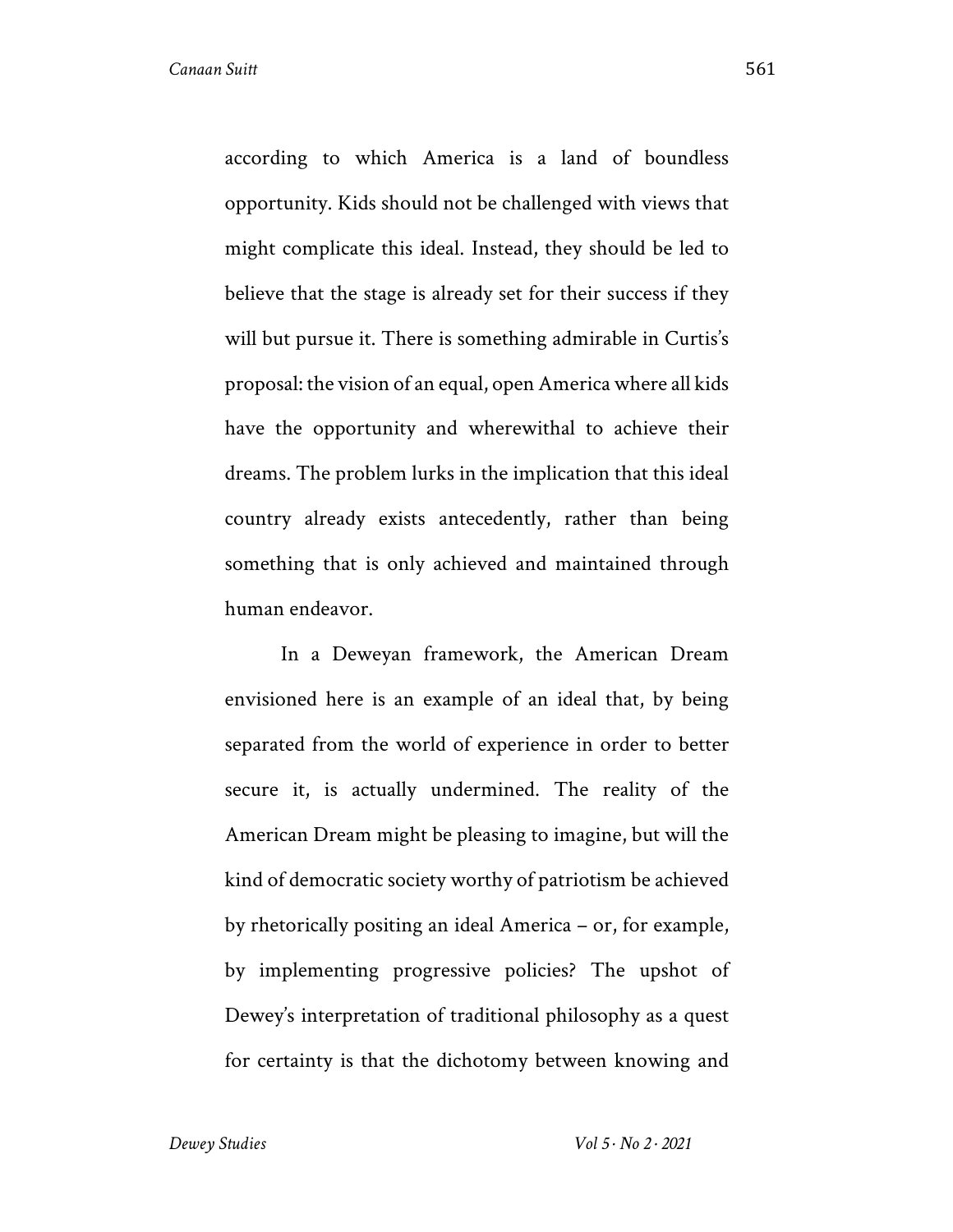doing must be dropped so that human values, such as the American Dream, can actually be secured through collective, intelligent action. Importantly, part of directing action by intelligence in social policy would include understanding the role of racism in American law and politics so as to overcome them – making these topics worthy of consideration in patriotic American schools. The alternative of believing that the American Dream is secure or *real* because it can be accessed through contemplative knowledge – or dreams – is a false security.

As noted, in Loudoun, the school board's efforts have not been to indoctrinate students with CRT, but to reverse policies that demonstrably imperiled Black and Hispanic students' progress, while enacting other policies that would help these students. By Deweyan lights, this is the right sort of initiative – for kids to dream without barriers, it is better to take practical actions to eliminate those barriers than to complacently encourage youngsters to think big and dream away their adverse situation. Once efforts are focused on improving existing circumstances, deliberation is needed to ensure the best course of action is taken. To actually secure